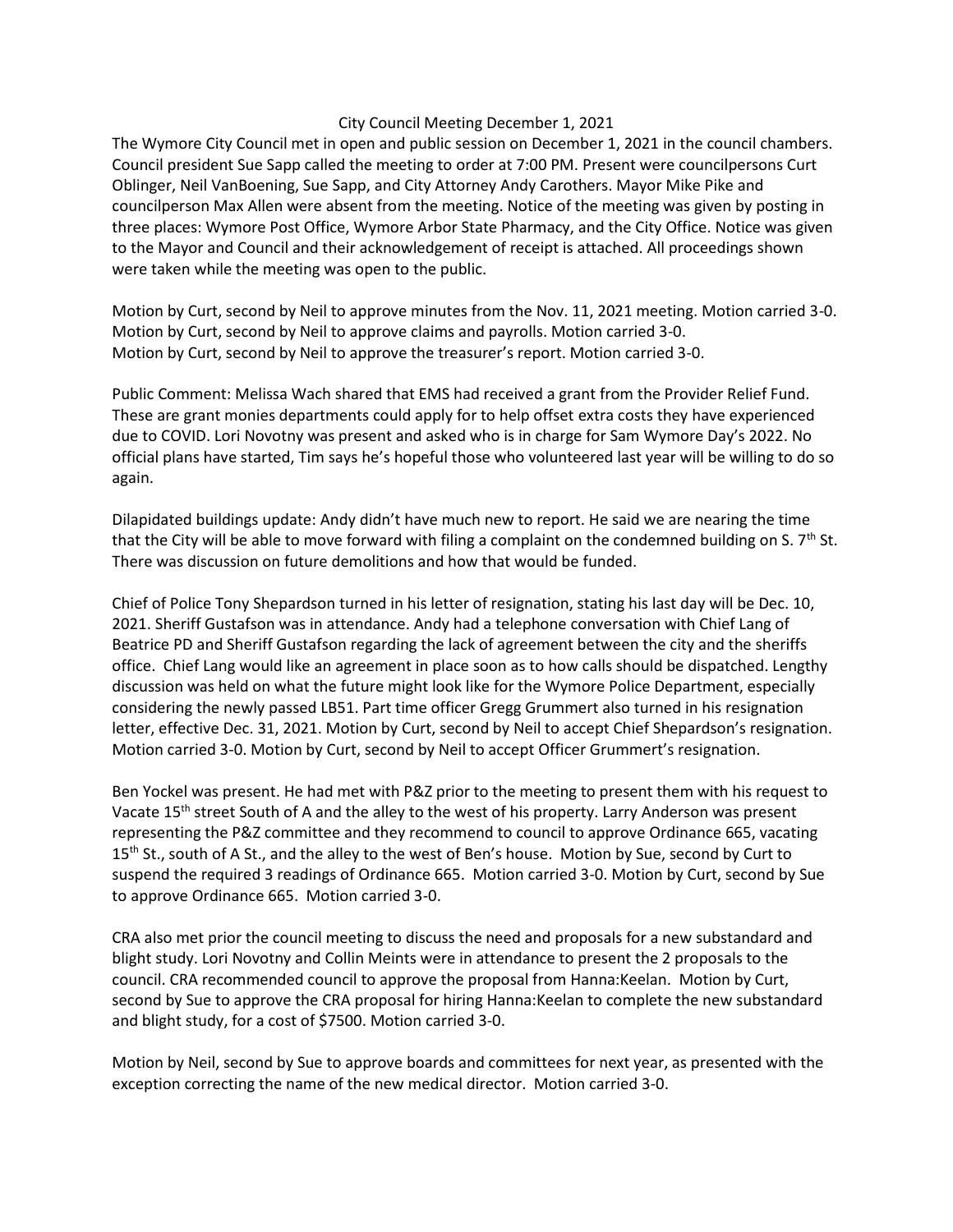Brief discussion was held on employee Christmas. Motion by Sue, second by Curt, to approve purchase of gift cards from local businesses for full and part time paid employees. Motion carried 3-0. Motion by Curt, second by Neil to approve use of the community center on Dec.  $17<sup>th</sup>$  and serving of alcohol for the employee Christmas party. Motion carried 3-0.

EMS billing tabled until next meeting.

Application for one new fire department member and one new cadet were presented to council. Motion by Neil, second by Curt to go into executive session, at 8:20, for the protection of the public interest and the prevention of needless injury to the reputation of an individual. Motion carried 3-0. Council out of executive session at 8:35. No action taken on the application of new fire department member. Motion by Neil, second by Curt to approve application of new fire department cadet Angela Whittaker. Motion carried 3-0.

EMS Chief Shawna Schwartz was present to request approval for six EMS members to attend conference in Kearney Jan 14<sup>th</sup>-16<sup>th</sup>. They are requesting cost of registration, unprovided meals, room costs, and mileage. Shawna said she had spoken with Chief Daake about the need for Beatrice to respond to calls.

Motion by Neil, second by Sue, to approve 6 EMS members to attend training Jan. 14<sup>th</sup>-16<sup>th</sup> in Kearney with payment for expenses requested in Shawna's email. Motion carried 3-0.

Motion by Neil, second by Sue to approve Resolution 2021-9 The Year-End Certification of City Street Superintendent. Motion 3-0.

Council was provided two proposals from Gworks for redistricting. After council approves one proposal, Andy will get ordinance ready for next council meeting. Motion by Sue, second by Neil to approve proposal #2 from Gworks. Motion carried 3-0.

Tim Sedlacek was in attendance to request approval to attend Utilities Conference in January. Tabled until next meeting.

Janet requested approval to attend the next SEACA meeting in Omaha on Dec. 16<sup>th</sup>. Motion by Sue, second by Neil to approve Janet's attendance and Melissa's if office coverage is available. Motion carried 3-0.

Tim shared with council that the annual inspection was done on the bucket truck. They ran into an issue with the cables. Current employees were under the assumption that these repairs had been made a few years ago but after looking back at records it appears repairs have been put off longer than recommended. Tim is currently getting quotes for repairs and will present those at the next council meeting.

Tim shared a picture of a brand new Merry Christmas sign that he has the opportunity to purchase at a discounted price. He also shared with council that he would like to be able to turn off the streetlights on one designated evening, in conjunction with other activities happening in the area, for a short time like they had done last year. This allows the community to better enjoy the Christmas lights. Everyone agreed that was a good idea and was well received last time. Motion by Neil, second by Sue to purchase the Script Red Garland merry Christmas sign. Motion carried 3-0. Meeting adjourned at 9:07 PM.